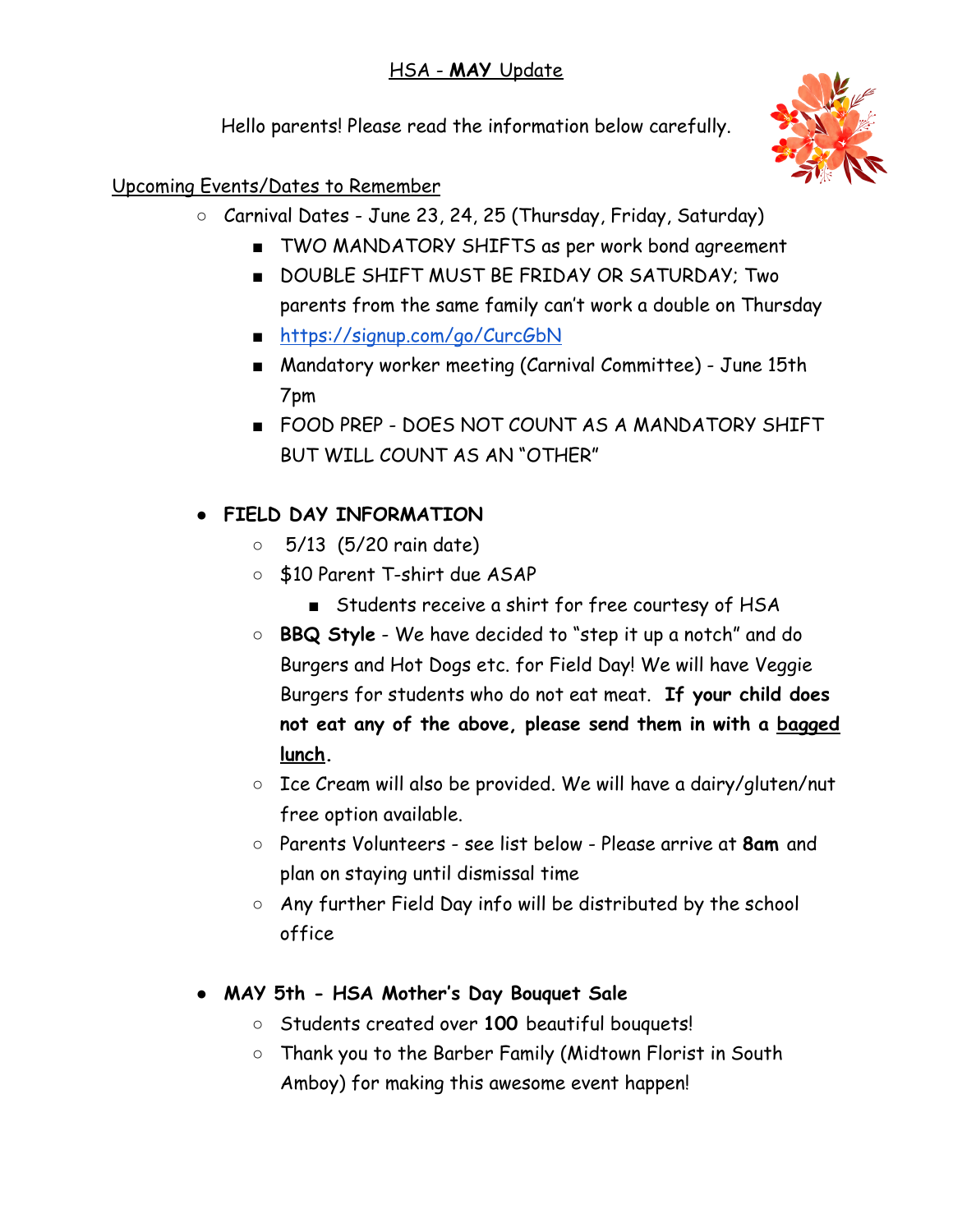- **● May 14th SAC Car Wash**
	- See flyer in white envelope for more info
- **● May 21st 2nd Annual HSA Family Planting Day**
	- Great day to spend a couple hours with school families to make our grounds look "Spring-ready!"
	- See flyer in weekly envelope and on our website
- **● June 5th Grounds Committee Breakfast**
	- Tickets available before/after mass
- **June 10th COACH BINGO** (hosted by a parish family)
	- Proceeds to benefit the school

#### **\*\*IMPORTANT\*\***

If you sign up for an event, please be **100**% certain you can fulfill your shift! We put a lot of work into planning events and scheduling people and cannot accommodate last minute cancellations. If 72 hours notice is not given or you are a "no-show," an ADDITIONAL "other" shift will be added to your work bond obligation. Thank you for understanding.

**Please note that we need help with every single event we run throughout the ENTIRE YEAR! Do NOT wait until the last minute to sign up for events… NO exceptions will be made this year for workbond! If you don't fulfill your requirements, a penalty of \$750 will apply.**

Please reach out to any member of the HSA with questions! Our names and emails can be found under the school website.

Due to Covid-19, events and work bond obligations are subject to change. Ample notice will be given when changes are made.